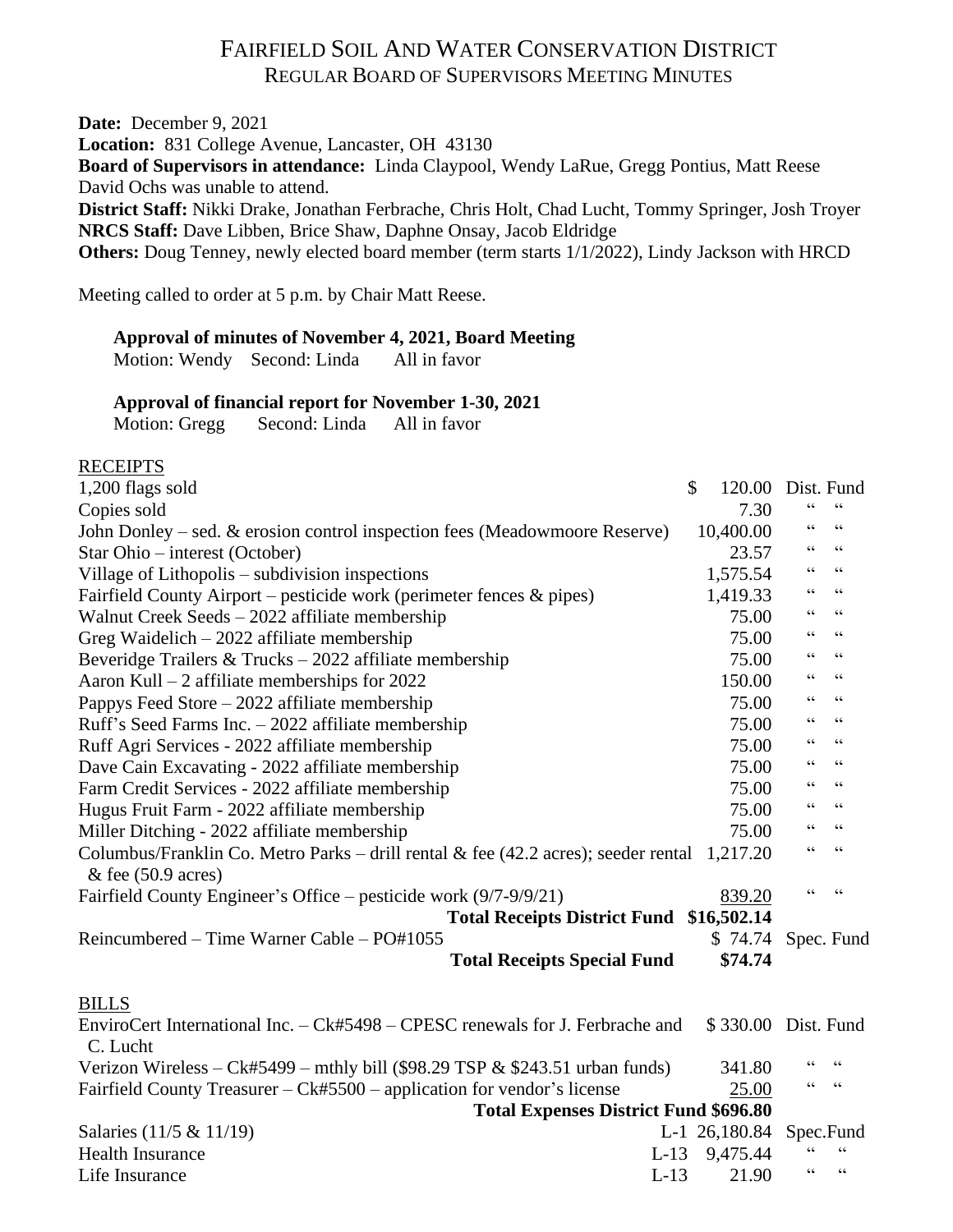| Medicare                                                                     | $L-12a$ | 379.64           | 66 | 66                       |  |  |
|------------------------------------------------------------------------------|---------|------------------|----|--------------------------|--|--|
| <b>PERS</b>                                                                  | $L-11$  | 3,665.31         |    |                          |  |  |
| Total Salaries & Benefits \$39,723.13                                        |         |                  |    |                          |  |  |
| BP America – PO#6852 – fuel bill $(10/6-11/5/21)$                            | $L-2$   | 76.05 Spec. Fund |    |                          |  |  |
| WEX Bank – added to blanket PO#5331                                          | $L-2$   | 46.10            | 66 | 66                       |  |  |
| Christina Holt – $PO#6810$ – replenish petty cash fund                       | $L-2$   | 28.00            | 66 | 66                       |  |  |
| $NACD - PO#6785 -$ national dues for 2022                                    | $L-7$   | 775.00           | 66 | $\textsf{G}\,\textsf{G}$ |  |  |
| Charter Communications - PO#6979 - business class service (11/5-12/4/21) L-5 |         | 107.98           | 66 | 66                       |  |  |
| Vinton Co. National Bank $-$ PO#7024 $-$ Visa (supplies to hang posters;     | $L-2$   | 58.20            | 66 | 66                       |  |  |
| HDMI adapter for monitor)                                                    |         |                  |    |                          |  |  |
| Square Grove (Uplift Desk) – $PQ#7027 - 72$ "x30" desk and accessories       | $L-3$   | 2,482.00         |    |                          |  |  |
| (additional monitor arms for employees)                                      |         |                  |    |                          |  |  |
| $OFSWCD - PO#7111 - 2022$ dues                                               | $L-7$   | 3,866.00         | 66 | 66                       |  |  |
| $OFSWCD - PO#7112 - Area 5$ dues                                             | $L - 7$ | 200.00           | 66 | 66                       |  |  |
| CBI Systems Inc. $-$ PO#7126 $-$ MS4 Web software license                    | $L-3$   | 1,920.00         | 66 | $\zeta\,\zeta$           |  |  |
| \$9,559.33<br><b>Total Expenses Special Fund (Purchase Orders)</b>           |         |                  |    |                          |  |  |

**NOTE:** The following account to account transfers to cover expenses:

\$375 from L-10 Advertising to L-7 Specialized Services

\$300 from L-1 Salaries to L-2 Supplies

\$3,000 from L-9 Travel & Expense to L-3 Equipment

\$7,000 from L-13 Health Insurance to L-3 Equipment

BLANKET PURCHASE ORDERS

None

#### DISTRICT FUND BALANCES AS OF 11/30/21

\$506,476.21 Total balance in District Account

\$363,487.44 **-** Balance in Star Ohio

\$142,988.77 - Balance in District Checking Account

\$315,370.41 Amount to be used only for the following programs/grants/etc.:

\$144,500.44 - Sediment & Erosion Control Inspection Fees – RPC projects (Any unused amount is returned) **Restricted Funds**

\$26.81 – Land Lab Funds (Quail Unlimited donation) **Assigned Funds**

\$2,255.84 – Clear Creek Funds **Restricted Funds**

\$6,500.00 – EPRI Grant Funds – Hague **Restricted Funds**

\$5,400.00 – Farmland Preservation Stewardship Fund – **Committed Funds**

\$71,070.24 - Current Staff Liabilities (comp & vacation leave) **Assigned Funds**

\$85,617.08 - Contingent Staff Liabilities (Unemployment–25% of prior year's

salaries) **Assigned Funds**

\$191,105.80 Total undedicated funds

CHANGE FUND CASH - \$50

#### PETTY CASH

Beginning Balance \$12.97 Ending Balance \$35.00

RECEIPTS Check from L-2 Supplies \$28.00

BILLS 3 office keys made for new employees 5.97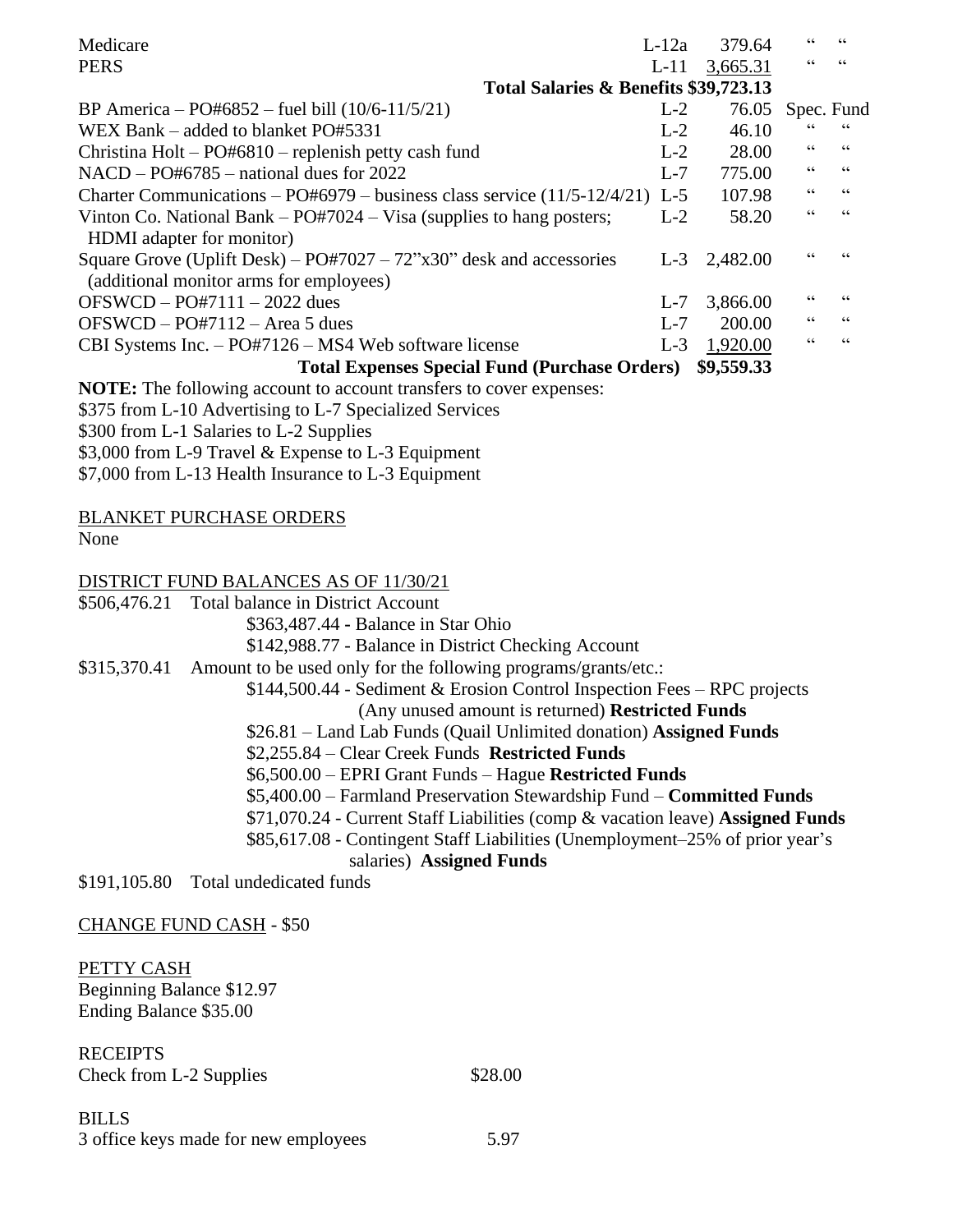#### SPECIAL FUND BALANCES AS OF 11/30/21: Balance in Budgeted Appropriation Account - \$78,027.58 Balance in Special Account – \$429,909.79 (Actual Cash)

#### 2021/2022 STATE MATCH

Received to date - \$140,108.00

Amount allocated - \$280,215.00 Outstanding balance (to be received in 2021/2022) - \$140,107.00

# **Special Fund Account Balances**

L-1 Salaries \$39,988.97 L-10 Advertising \$1,637.10 L-2 Supplies \$502.68 L-11 PERS \$6,238.49 L-3 Equipment \$6,677.40 L-12 Worker's Comp. \$2,729.87 L-4 Repair & Maintenance \$543.84 L-12a Unemployment \$10.00 L-5 Contract Services \$3,044.98 L-12a Medicare \$976.33 L-6 Rentals/Lease \$0 L-13 Health Insurance \$9,684.92 L-7 Specialized Services \$34.00 L-13 Life Insurance \$40.05 L-8 Scholarship \$0 Vacation Payout \$5,378.95 L-9 Travel Reimbursement \$540.00 Overtime, OT \$0

# **Vacation, Sick & Comp Leave Balances (as of 11/19/21)**

|                    | Sick Leave | <b>Vacation Leave</b> | Comp Leave | Personal Leave | <b>Personal Wellness</b> |
|--------------------|------------|-----------------------|------------|----------------|--------------------------|
| Nikki Drake        | 1471.10    | 518.5322              | 13.4       |                |                          |
| Jonathan Ferbrache | 460.35     | 322.736               | 20.64      | 1.75           |                          |
| Christina Holt     | 1042.53    | 571.672               | .14        |                |                          |
| Chad Lucht         | 2634.16    | 515.844               | 2.9        | 16.25          | 48                       |
| Tommy Springer     | 1171.74    | 425.68                | 1.15       |                |                          |
| <b>Josh Troyer</b> | 293.62     | 15.52                 | 22.88      |                |                          |
|                    |            |                       |            |                |                          |

# "Dedicated Conservation Fund"

Vinton County National Bank

#### RECEIPTS

Vinton Co. National Bank – checking account interest (October)  $\qquad$  \$ 15.82

#### BILLS

None

#### DEDICATED CONSERVATION FUND BALANCE AS OF 11/30/21:

\$248,900.18 Total Cash Balance

\$3,372.33 - Interest Earned

\$14,917.37 – GPS/GIS Service Funds from Fairfield County Utilities (Water Valve) **Assigned Funds**

\$23,646.11 – Pesticide Application **Assigned Funds (changed from Committed – per Audit)** \$82,758.70 – Engineering Program Funds **Committed Funds** \$124,205.67 - Urban Program Funds **Committed Funds**

Lindy Jackson, board member with Hunter's Run Conservancy District (HRCD), was in attendance to discuss the assistance that Jonathan Ferbrache is giving to the HRCD. He gave an update on HRCD activities. They will be getting ARP funding through Fairfield County to do the reassessment.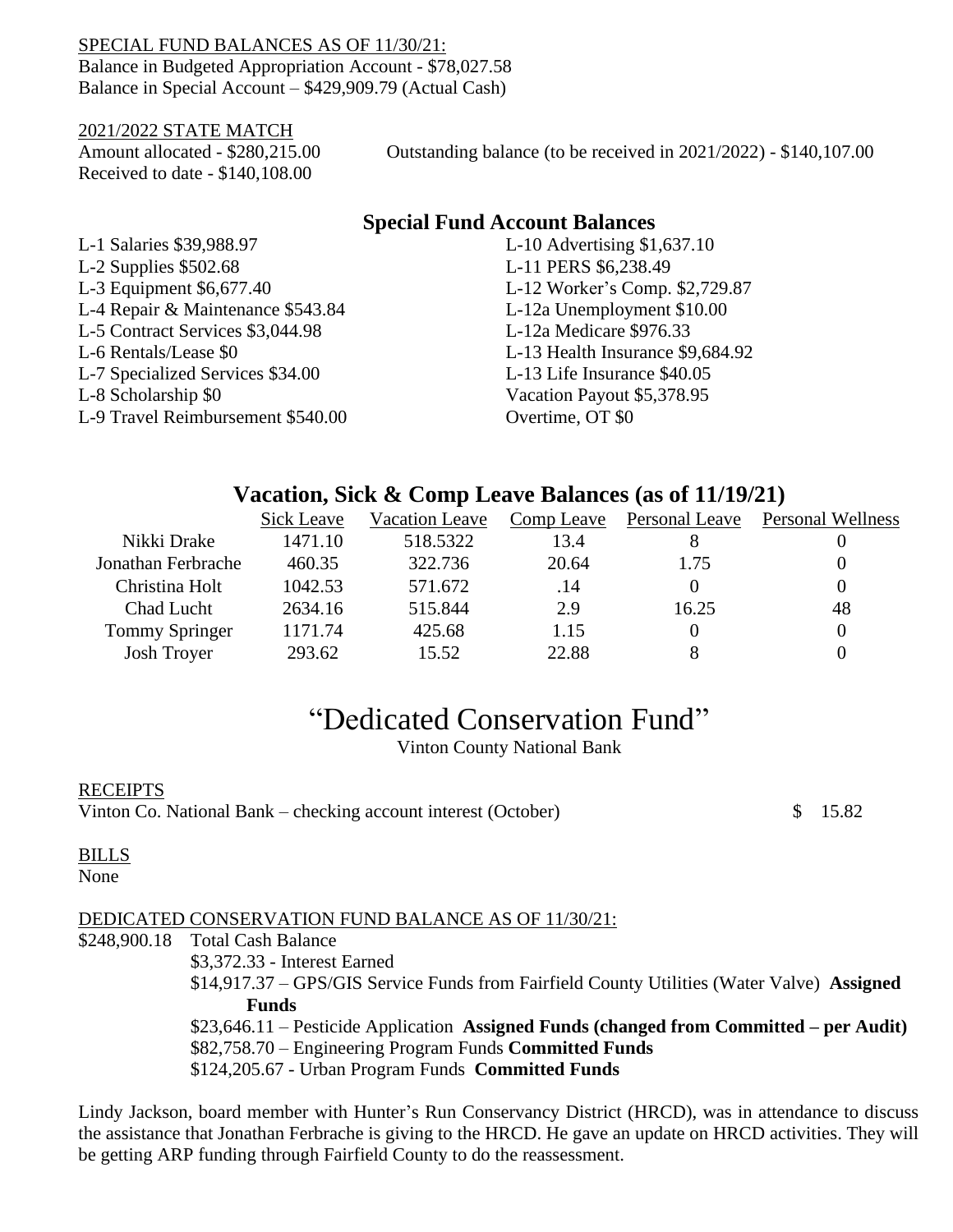The HRCD day-to-day maintenance agreement was discussed. This agreement is for one year and allows Jonathan to oversee the day-to-day oversight of HRCD employee Josh Fleure.

#### **Approve the agreement with HRCD for the day-to-day assistance in Maintenance Coordination between FSWCD and HRCD (Resolution #2021-1209-1).**

Motion: Linda Second: Gregg All in favor

Dave gave the NRCS report. He introduced two new NRCS employees, Daphne Onsay and Jacob Eldridge. Deadline for EQIP applications is January 14, 2022. NRCS staff have been busy working on CSP renewals and annual payments. Brice stated that there are 38 CRP contracts up for renewal in 2022.

#### **Approve the following fund to fund transfers in Special Fund: \$1,800 from L-12 Workers Comp. to L-3 Equipment \$400 from L-12 Workers Comp. to L-2 Supplies** Motion: Gregg Second: Wendy All in favor

The SWCD will start charging sales tax in 2022. Nikki, with the assistance of staff, has compiled a list of sale items with sales tax. Also, we would like to not charge for the remaining 2012 plat books that we have, as we have not sold one in a long time.

#### **Approve the proposed sale item/rental equipment list with sales tax calculations & no longer charge for the 2012 plat book.**

Motion: Wendy Second: Linda All in favor

**Approve updated equipment rental agreements to include sales tax (no-till drill, no-till seeder & tree planter).**

Motion: Gregg Second: Wendy All in favor

#### **Approve updated Delinquent Fees policy to include sales tax.**

Motion: Linda Second: Wendy All in favor

As part of Buckeye Lake for Tomorrow's (BLT) efforts to reduce algae in Buckeye Lake's canals, they are seeking ODNR approval to put bubbling aerators on State Park grounds (Fairfield Beach & Crystal Beach).

#### **Approve Matt to sign the letter of support for Buckeye Lake for Tomorrow's efforts to reduce algae in Buckeye Lake's canals.**

Motion: Gregg Second: Wendy All in favor

In reviewing current policies, it was found that the Change Fund Policy has the wrong job title for Chris. Administrative Assistant and/or Secretary/Receptionist was changed to Fiscal Coordinator.

**Approve the change to the Change Fund Policy.**

Motion: Wendy Second: Gregg All in favor

Policy on the Committees of the Fairfield SWCD was updated and OSWCC rules added.

**Approve the changes to the Policy of the Committees of the Fairfield SWCD.**

Motion: Wendy Second: Gregg All in favor

Interviews for the Urban/Resource Technician have been completed and a candidate chosen for the position. Nikki would like to hire Molly Gilleland for the position.

**Approve the hiring of Molly Gilleland as Urban/Resource Technician.**

Motion: Gregg Second: Linda All in favor

Nikki would like to have Chad supervise/manage the Urban/Resource Technician position (Molly). This would allow Molly to work under Chad for pesticide work without having to get her certification. Changes were made to both Chad's & the Urban/Resource Technician job descriptions.

**Approve the changes to the Senior Urban Specialist and Urban/Resource Technician job descriptions.**